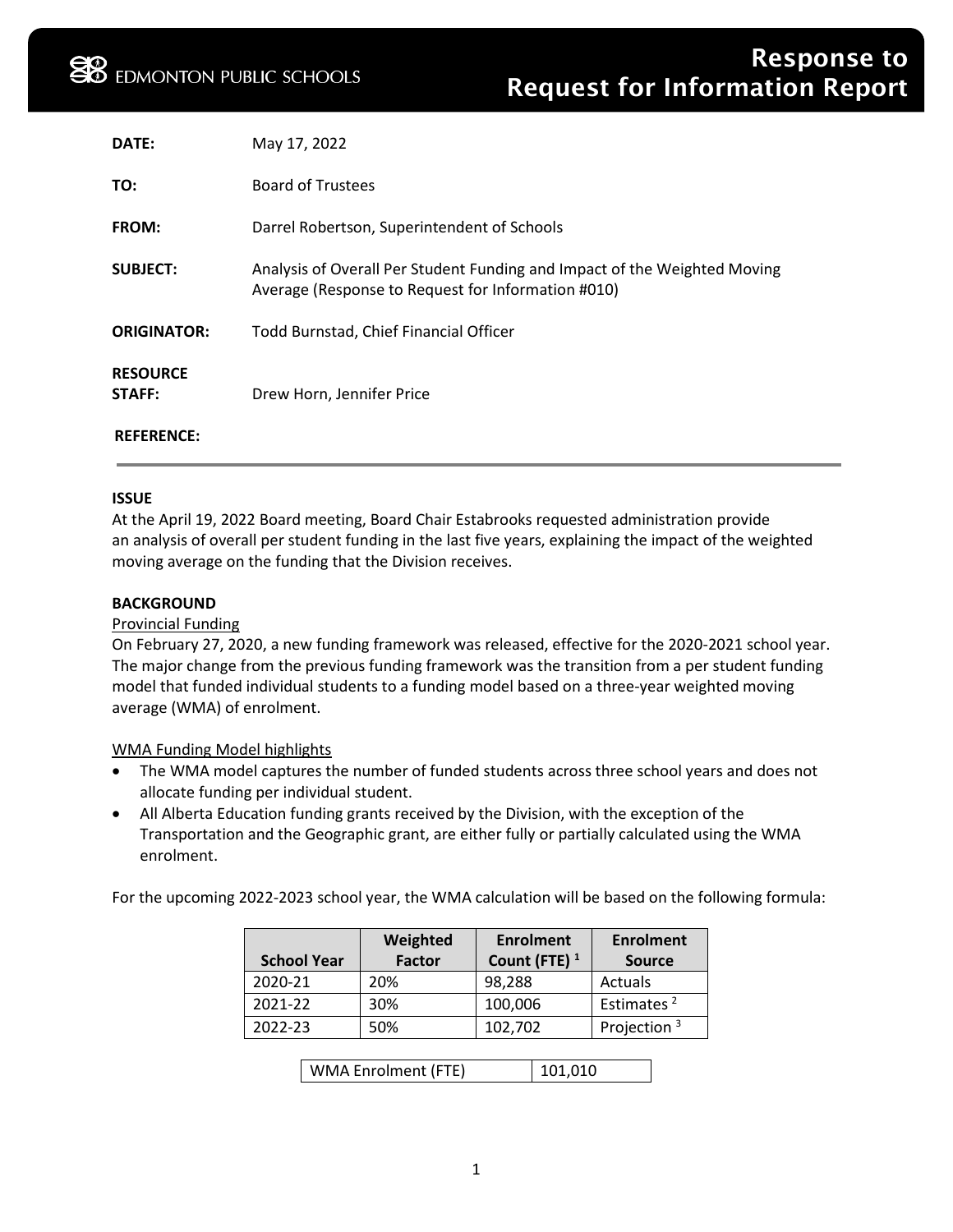## Notes:

<sup>1</sup> Additional details on the Division's enrolment FTE's can be found in attachment II of the 2022-2023 [Distribution of Funds report.](https://www.epsb.ca/media/epsb/ourdistrict/boardoftrustees/boardmeetings/2021-22/april192022/03-2022-2023DistributionofFunds.pdf) FTE enrolment factors in Early Childhood Services (ECS) students at 0.5.

 $<sup>2</sup>$  Estimates are based on the frozen funded enrolment counts and are not usually finalized until the</sup> following year.

<sup>3</sup> There are no in-year adjustments if the projected enrolment count is different from the actual count. The difference between the projected count and actual student count will be adjusted for in the calculation of the WMA for the subsequent school year. If the projected count is higher than the actual count, the WMA for the next year will be adjusted down, and if the projected count is lower, the WMA for the next year will be adjusted up to account for the difference.

Of note, the Province has acknowledged the challenges the pandemic has caused, and school authorities have been held harmless for both the 2021-2022 and the upcoming 2022-2023 school year for enrolment fluctuations that otherwise would have resulted in an adjustment as part of the WMA methodology.

The WMA calculation is further highlighted in the graph below. The WMA FTE enrolment is 1,692 lower than the projected September 2022 FTE enrolment (the actual number of students we anticipate to be in attendance).

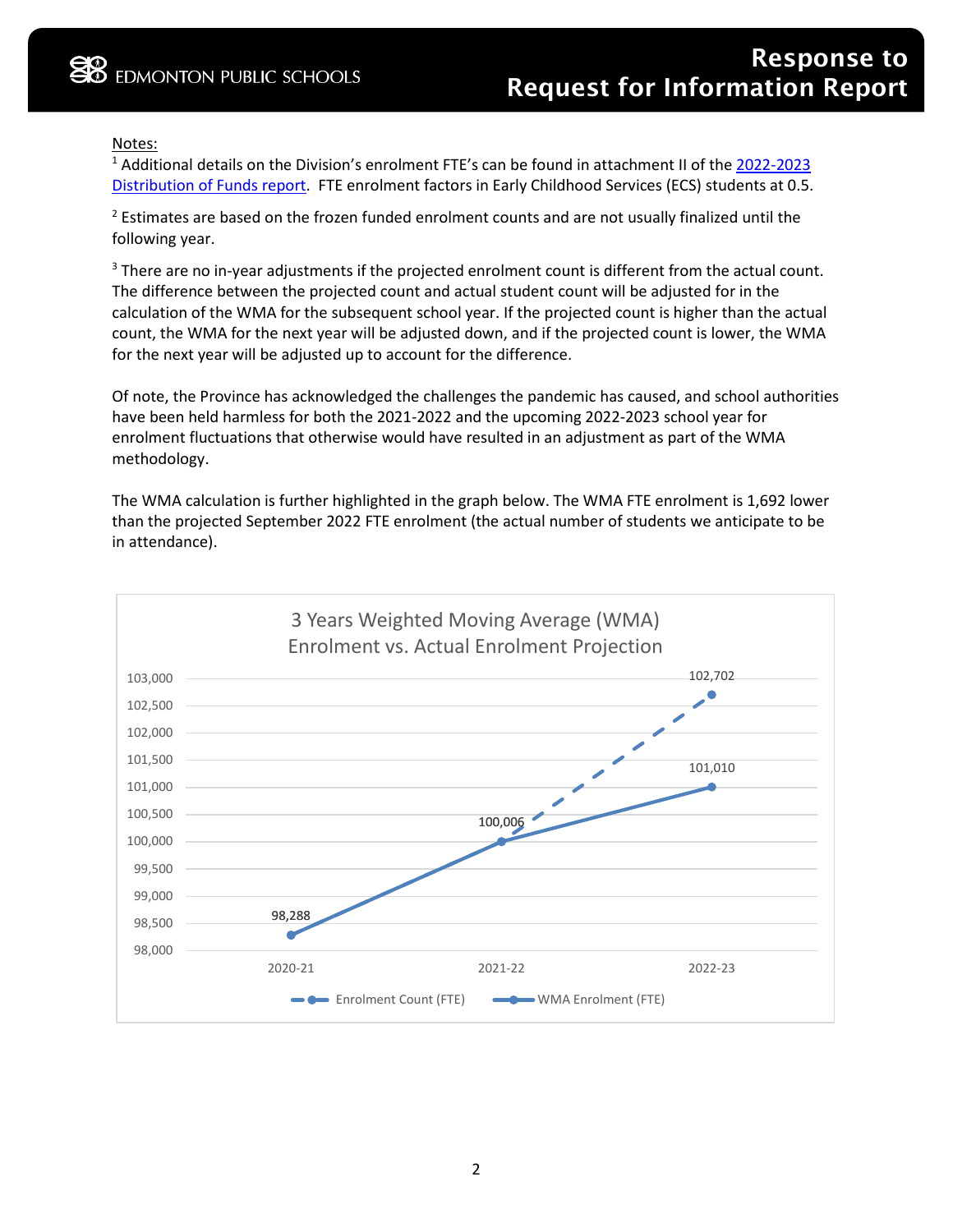## Overall per student funding

To represent the overall funding per student at a high level, the following table was created by taking the total Government of Alberta revenue as reflected in our annual audited financial statements (up to and including the year ended August 31, 2021). The approved budget figures were used for the current 2021-2022 year, and draft budget figures have been used for the upcoming 2022-2023 year. This revenue figure includes all provincial government funding (IMR, OM, other grants, etc.) as well as other Alberta School Authorities. Some adjustments have been made as detailed in the notes to adjust for non-reoccurring or revenue that was received for unique or targeted circumstances. This total revenue figure was then divided by the actual frozen funded September 30 student count information (or estimated for the budget), as opposed to the WMA enrolment figure.



### Notes:

<sup>1</sup> This amount includes an Alberta Education funding reduction in May and June 2020 due to the requirement for all K-12 students to go online in response to the COVID-19 pandemic. Reductions included \$13.8M of Base funding and \$3.8M of Transportation funding for a total reduction of \$17.6M. If this funding was not removed the figure in the table would be \$10,623.

<sup>2</sup> This amount is net of \$38.5M of federal COVID mitigation funding and \$4.2M of Critical Worker Benefit (CWB) that was reported as Alberta Education revenue on the 2020-2021 audited financial statements.

<sup>3</sup> Based on our draft 2022-2023 budget excluding the anticipated targeted Curriculum support and Student Well-being grants. For 2022-2023, both the base instruction grant and the operations and maintenance grant were increased by one per cent and the transportation grant by 4.6 per cent to offset inflationary pressures.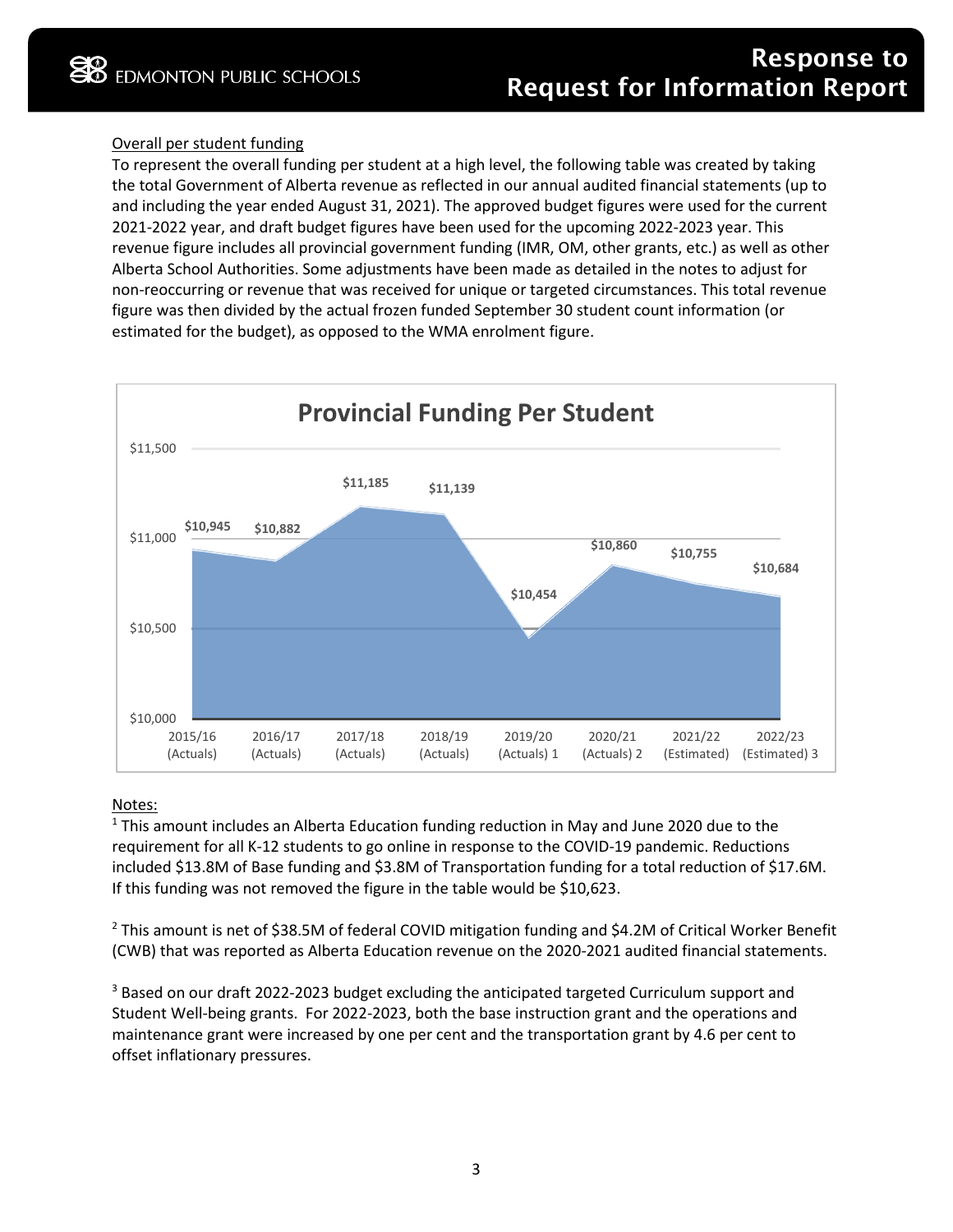# Division Expenses

The previous information and tables relate to the funding we have received. It is equally as important to understand how funding is utilized by the Division. Each year, Edmonton Public Schools has seen an increase in student enrolment and has attempted to maintain the proportionate amount that directly supports instruction; however, increased inflationary pressures have resulted in a larger percentage needing to be allocated towards operation and maintenance.

The following table shows the percentage of our annual expenses being directed to each expense block.



<sup>1</sup> Expense amounts are from each respective year's Audited Financial Statements (AFS) on Schedule 3 with the exception of 2021-2022 (see note 2)

 $2$  Expense amounts are from the 2021-2022 Spring Approved Budget

### Inflation Pressures

Divisional Operations and Maintenance (O&M) includes fixed costs that have seen rate increases from the respective providers in recent years. Electricity and natural gas have both seen respective 27 per cent and 23 per cent increases from 2015-2016 to our last completed school year, 2020-2021. We have also experienced significant increases to insurance premiums (151 per cent) over the same timeframe. These increases have been slightly offset by a decrease in our telecommunications area.

These changes to our fixed costs are further highlighted in the following graph: